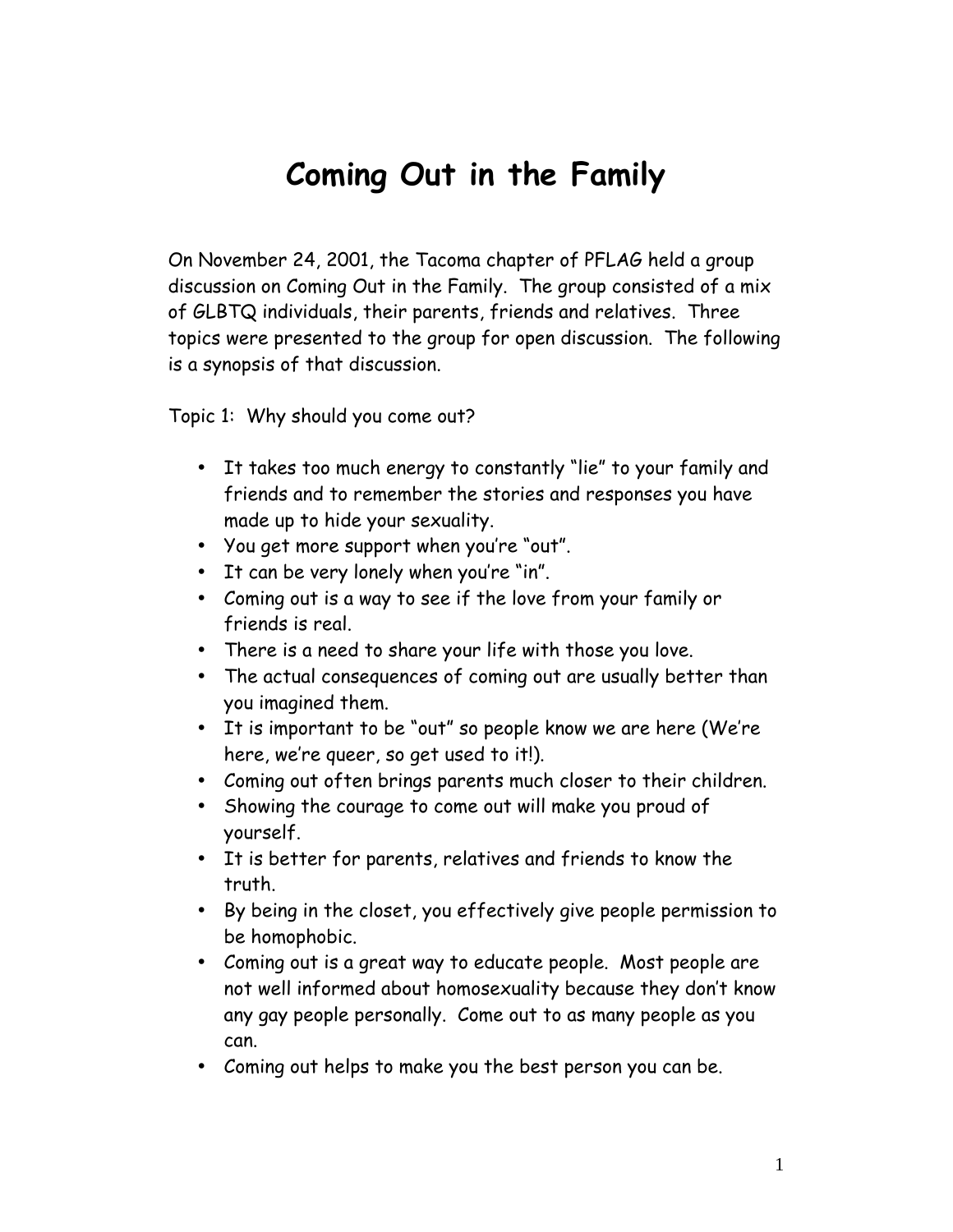Topic 2: What are some of the relationships/considerations you have to deal with when coming out?

- Employers and co-workers. When you are "in" you can't talk about your partner, your relationship and the other things you normally discuss with people at work.
- Relationships with friends can change greatly (for better or for worse).
- Opposite-sex relationships. If youíre gay and not out, it can complicate relationships with members of the opposite sex. They may expect something you canít give.
- Aunts, uncles, and extended family can have the same types of reactions your non-family friends do.
- Institutional relationships, such as church, school or military.
- Spousal relationships.

Topic 3: How should you come out?

- Most important, be prepared. Have a book or brochure you can hand out to help inform people on homosexuality. If they are having a hard time dealing with what you tell them, PFLAG can be a great resource for them. Have a phone number for a local PFLAG chapter handy. Be open to questions.
- Be confident. You may have to act as a counselor to your friend or family member for a while.
- Wait until you are ready.
- Keep in mind that you have been dealing with this issue for a much longer time than the person you are coming out to. It may take them some time to adjust.
- Donít assume that your parents of friends already know your sexuality.
- Be prepared for rejection. Some people wonít react well, but will adjust to it over time. The time for them to accept the situation could be a few days or many months.